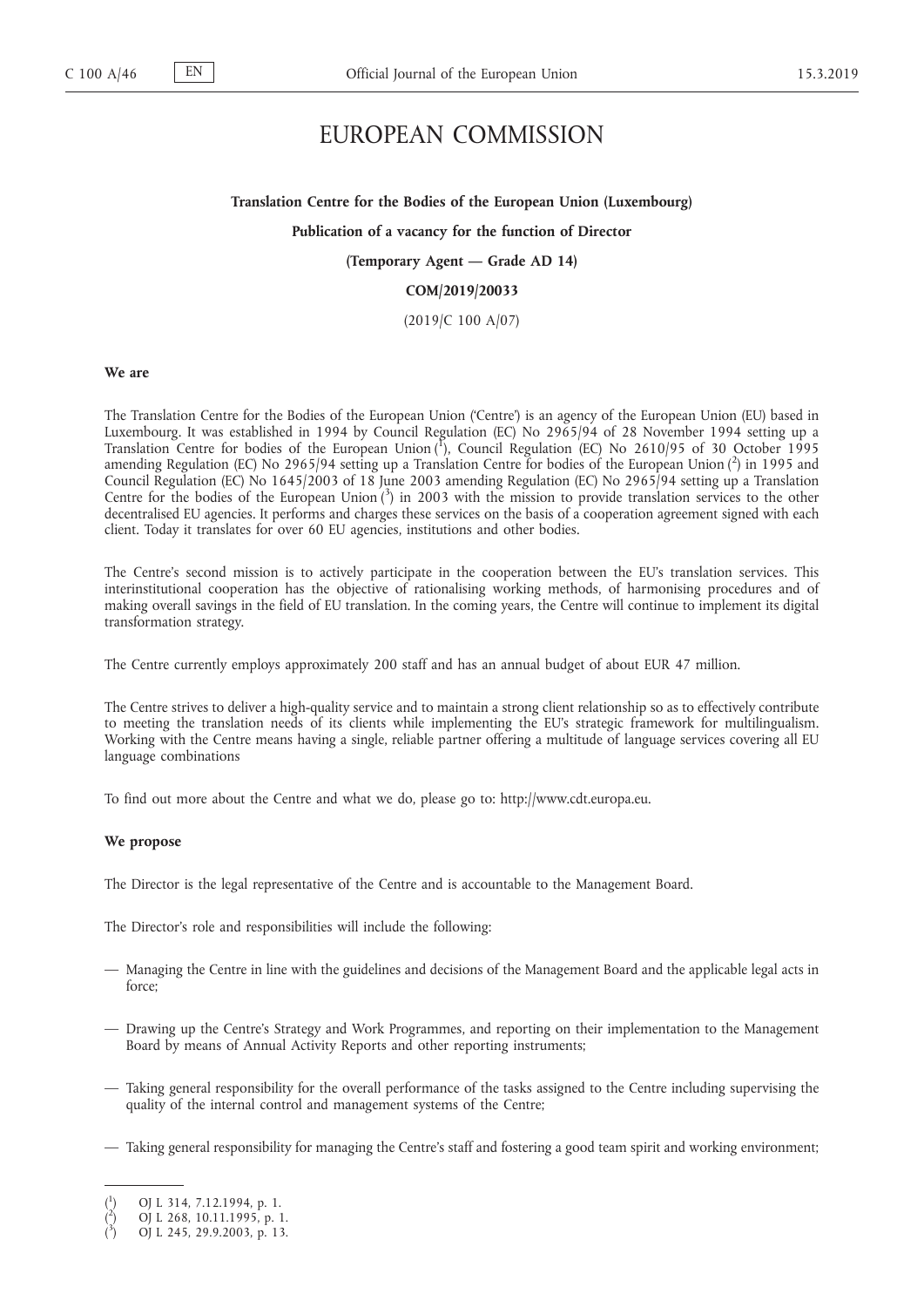- Preparing and executing the Centre's budget and ensuring that it is managed efficiently and in accordance with the principles of sound financial management;
- Taking general responsibility for the financial matters of the Centre including, inter alia, the final accounts and financing decisions;
- Implementing a technology-driven transformation of the Centre based on latest technological advances in the field of translation;
- Representing the Centre in the context of interinstitutional and international cooperation and communicating with the general public on all matters within the Centre's remit.

# **We look for (selection criteria)**

The ideal candidate will be an outstanding and dynamic professional who should fulfil the following selection criteria:

- a) Management experience, and in particular:
	- Proven ability to manage a large agency, both at strategic and at operational management level;
	- Excellent capacity to lead and motivate a large team in a multicultural and multilingual environment;
	- Hands-on experience of budgetary, financial and human resources management in a national, European and/or international context;
- b) Technical knowledge and experience, and in particular:
	- Ability to interact and negotiate at the highest level of management with the EU institutions and bodies as well as public authorities;
	- Thorough understanding of the EU institutions and how they operate and interact, and of EU administrative and financial procedures as well as of EU policies and international activities of relevance to the activities of the Centre;
- c) Communication/negotiation skills, and in particular:
	- Ability to communicate efficiently to the public and cooperate with stakeholders (European, international, national and local authorities, international organisations, etc.);
	- Excellent written and oral communication and negotiation skills;
	- A crucial part of the Director's tasks is to represent the agency in international fora and to interact with stakeholders in an international context where a good spoken and written knowledge of English or French is necessary. To be able to enter into the tasks of Director immediately, the successful candidate must have a good knowledge of at least one of these languages.
- d) Assets:
	- Professional contacts in the language sector.

## **Candidates must (eligibility requirements)**

Candidates will only be considered for the selection phase on the basis of the following formal requirements to be fulfilled **by the deadline for applications**:

- Nationality: candidates must be a citizen of one of the Member States of the European Union.
- University degree or diploma: candidates must have:
	- either a level of education which corresponds to completed university studies attested by a diploma when the normal period of university education is 4 years or more;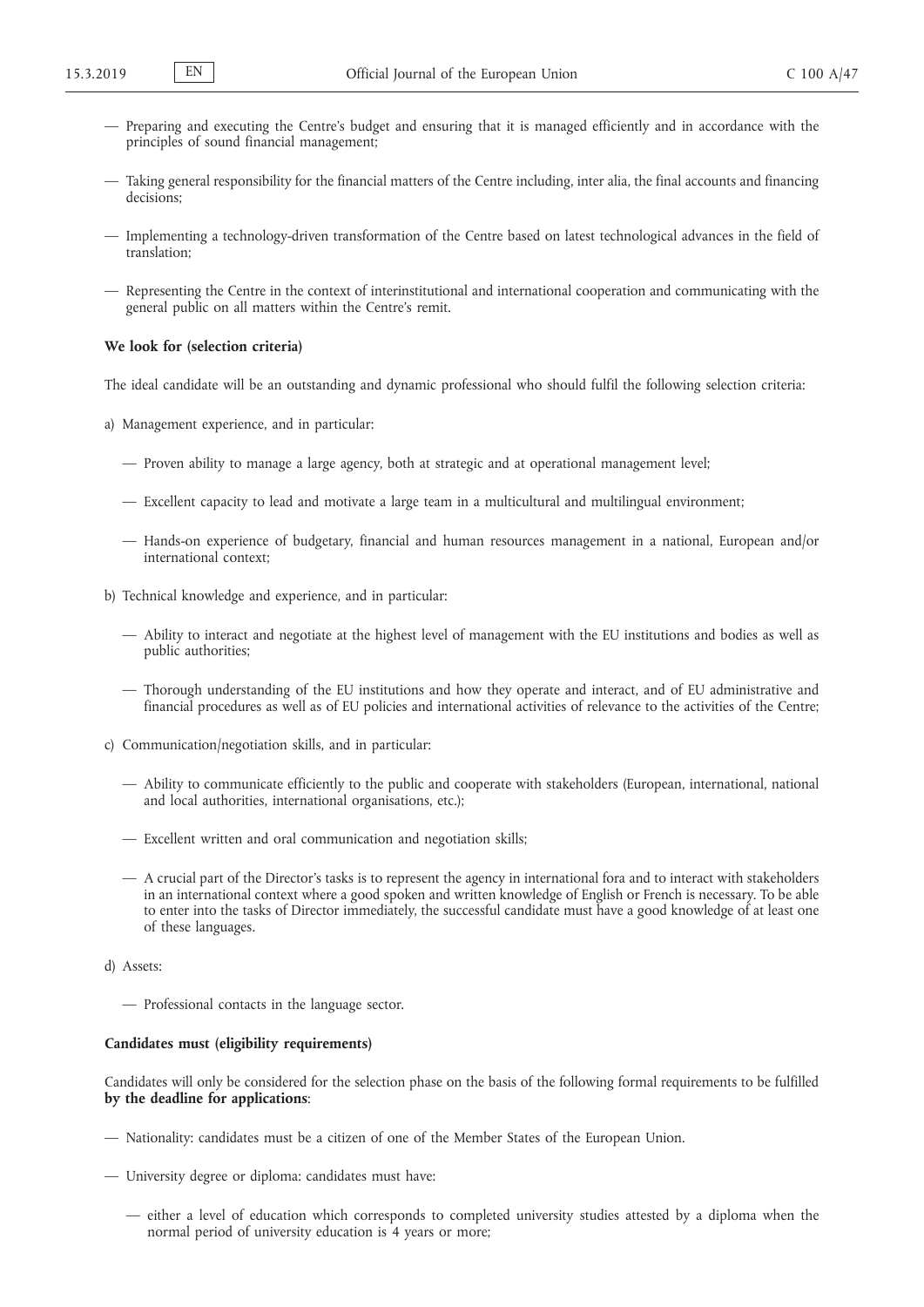- or a level of education which corresponds to completed university studies attested by a diploma and appropriate professional experience of at least 1 year when the normal period of university education is at least 3 years (this one year's professional experience cannot be included in the postgraduate professional experience required below).
- Professional experience: candidates must have at least 15 years' postgraduate professional experience at a level to which the qualifications referred to above give admission. At least 5 years of that professional experience must be in a field relevant for this position.
- Management experience: at least 5 years of the postgraduate professional experience must have been gained in a highlevel management function (4).
- $-$  Languages: candidates must have a thorough knowledge of one of the official languages of the European Union (5) and a satisfactory knowledge of another of these official languages. Selection panels will verify during the interview(s) whether candidates comply with the requirement of a satisfactory knowledge of another official EU language. This may include (part of) the interview being conducted in this other language.
- Age limit: candidates must be able to complete, at the deadline for application, the full mandate of 5 years before reaching the retirement age. For temporary staff of the European Union, the retirement age is defined as being the end of the month in which the person reaches the age of 66 years (see Article 47 of the Conditions of Employment of other Servants of the European Union (<sup>6</sup>)).

In addition, candidates have to have fulfilled any obligations imposed by law concerning military service; produce appropriate character references as to their suitability for the performance of their duties and be physically fit to perform their duties.

### **Selection and appointment**

The Director will be appointed by the Management Board of the Centre on the basis of a shortlist provided by the European Commission.

To establish this shortlist, the European Commission organises a selection in accordance with its selection and recruitment procedures (see the Document on Senior Officials Policy  $\binom{7}{1}$ ).

As part of this selection procedure, the European Commission sets up a pre-selection panel. This panel analyses all applications, proceeds with a first eligibility verification and identifies candidates having the best profile in view of the selection criteria mentioned above, and who may be invited for an interview with the pre-selection panel.

Following these interviews, the pre-selection panel draws up its conclusions and proposes a list of candidates for further interviews with the European Commission's Consultative Committee on Appointments (CCA). The CCA, taking into consideration the conclusions of the pre-selection panel, will decide on the candidates to be invited for an interview.

Candidates who are called for an interview with the CCA participate in a full-day management assessment centre run by external recruitment consultants. Taking account of the results of the interview and the report of the assessment centre, the CCA establishes a shortlist of candidates it considers suitable to exercise the function of Director of the Centre.

Candidates on the CCA shortlist will be interviewed by the Member(s) of the Commission responsible for the Directorate-General in charge of the relations with the Centre  $(^8)$ .

 $($ <sup>4</sup> ) In their curriculum vitae, candidates should clearly indicate for all years during which management experience has been acquired: (1) title and role of management positions held; (2) numbers of staff overseen in these positions; (3) the size of budgets managed; (4) numbers of hierarchical layers above and below; and (5) number of peers.

<sup>(</sup> 5 ) <http://eur-lex.europa.eu/legal-content/EN/TXT/PDF/?uri=CELEX:01958R0001-20130701&qid=1408533709461&from=EN>

<sup>(</sup> 6 ) <http://eurlex.europa.eu/LexUriServ/LexUriServ.do?uri=CONSLEG:1962R0031:20140101:EN:PDF>

<sup>(</sup> 7 ) [https://ec.europa.eu/info/sites/info/files/compilation-of-the-senior-official-policy-at-the-european-commission\\_en.pdf](https://ec.europa.eu/info/sites/info/files/compilation-of-the-senior-official-policy-at-the-european-commission_en.pdf)

<sup>(</sup> 8 ) Unless the Member of the Commission concerned, in line with the Commission Decision of 5 December 2007 (PV (2007) 1811), has delegated this task to another Member of the Commission.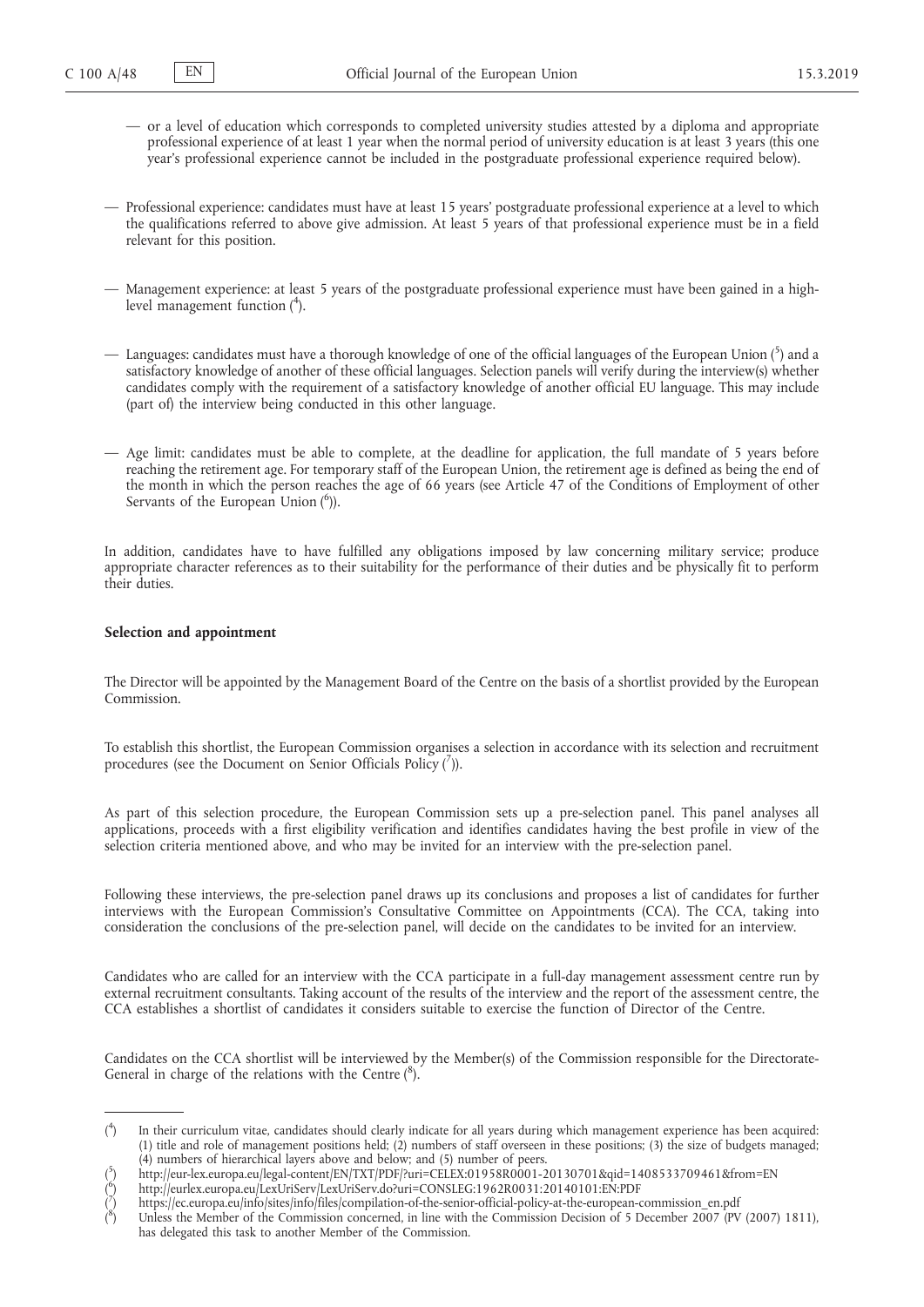Following these interviews, the European Commission adopts a shortlist of the most suitable candidates, which will be communicated to the Management Board of the Centre. The latter may decide to interview the candidates before appointing the Director from among the candidates on the Commission shortlist. Inclusion on this shortlist does not guarantee appointment.

Candidates may be required to undergo further interviews and/or tests in addition to those indicated above. They could also be required to deliver a statement before the relevant committee(s) of the European Parliament.

For functional reasons and in order to complete the selection procedure as quickly as possible in the interest of the candidates as well as that of the agency, the selection procedure will mainly be carried out in English and/or French (<sup>9</sup>).

### **Equal opportunities**

The European Commission and the Centre apply a policy of equal opportunities and non-discrimination in accordance with Article 1 $\overline{d}$  of the Staff Regulations (<sup>10</sup>).

#### **Conditions of employment**

The salaries and conditions of employment are laid down in the Conditions of Employment of Other Servants  $(^{11})$ .

The successful candidate will be engaged by the Centre as a Temporary Agent at grade AD14. He/she will be classified depending on the length of his/her previous professional experience in step 1 or step 2 within that grade.

She/he will be appointed for an initial mandate of 5 years, with a possible extension for a maximum period of 5 years according to the Regulation establishing the Centre, as applicable at the time of extension.

Applicants should note the requirement under the Conditions of Employment of Other Servants for all new staff to successfully complete a nine-month probationary period.

The place of employment is Luxembourg, where the Centre is based.

The post is available from 1 January 2019.

#### **Independence and declaration of interests**

Before taking up his/her duties, the Director will be required to make a declaration of his/her commitment to act independently in the public interest and to declare any interests, which might be considered prejudicial to his/her independence.

### **Application procedure**

(

Before submitting your application, you should carefully check whether you meet all eligibility requirements ('Candidates must'), particularly concerning the types of diploma, high-level professional experience as well as linguistic capacity required. Failure to meet any of the eligibility requirements means automatic exclusion from the selection procedure.

If you want to apply, you must register via the internet on the following website and follow the instructions concerning the various stages of the procedure:

<https://ec.europa.eu/dgs/human-resources/seniormanagementvacancies/>

You must have a valid email address. This will be used to confirm your registration as well as to remain in contact with you during the different stages of the procedure. Therefore, please keep the European Commission informed about any change in your email address.

To complete your application, you need to upload a CV in PDF format and to fill out, online, a letter of motivation (maximum 8 000 characters).

Once you have finished your online registration, you will receive an electronic mail confirming that your application has been registered. **If you do not receive a confirmation mail, your application has not been registered!**

<sup>9</sup> ) Selection panels will ensure that no undue advantage is given to native speakers of these languages. 10) <http://eur-lex.europa.eu/legal-content/EN/TXT/PDF/?uri=CELEX:01962R0031-20140701&from=EN>

<sup>(</sup>

<sup>(</sup> 11) <http://eur-lex.europa.eu/legal-content/EN/TXT/PDF/?uri=CELEX:01962R0031-20140701&from=EN>